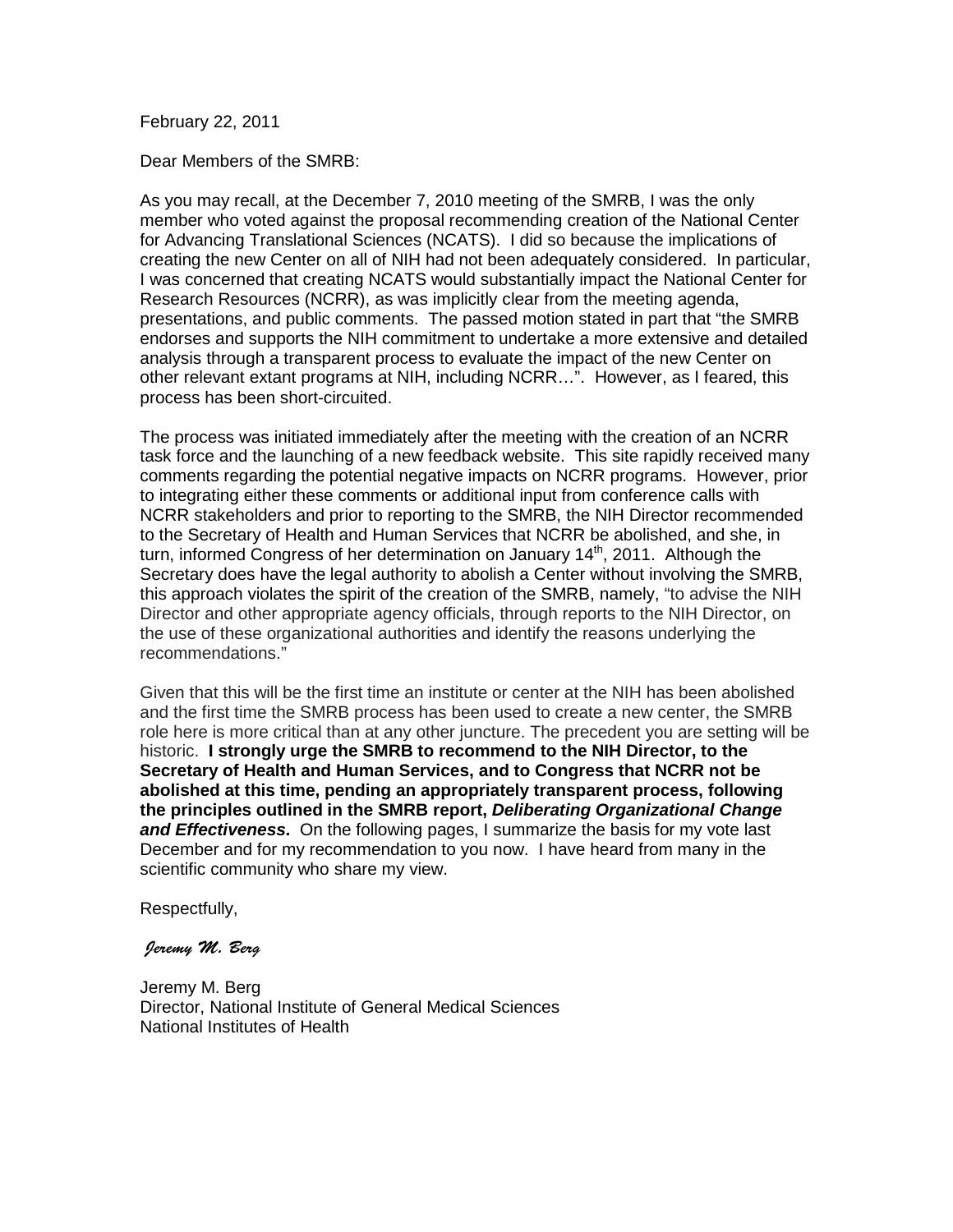# **NIH Organizational Change Process: December 2010-February 2011**

In the days leading up to the SMRB meeting on December  $7<sup>th</sup>$ , I became very concerned that the decision to recommend creation of NCATS would be followed by a recommendation to abolish NCRR without appropriate discussion. I was particularly concerned that the decision to break up an NIH Institute or Center should follow at least the spirit, if not the letter, of the SMRB process described in *[Deliberating Organizational Change and Effectiveness](http://smrb.od.nih.gov/announcements/DOCE-Report-Final-Nov15.pdf)*. I e-mailed the SMRB Chair on December 4<sup>th</sup> expressing these concerns (see Appendix) but did not receive a response. Instead, the Office of the Director contacted me on December  $5<sup>th</sup>$ , not to discuss the substance of my concerns, but rather to urge me not to pursue this approach. After several hours of consideration, I shared my e-mail with a number of Institute Directors, some of whom indicated privately that they shared a number of the same concerns.

At the December  $7<sup>th</sup>$  meeting, presentations were made by the TMAT working group and the Director of NCRR, among others. In addition, a number of public comments were presented expressing concern about the fate of NCRR and its programs as well as the haste with which the reorganizational process was moving. When the motion to recommend the creation of a transitional center was put forth, I asked "Did the TMAT Working Group consider a model in which the TMAT-related resources were placed in an existing IC, such as NCRR, with additional restructuring, including, perhaps, recruitment of new leadership as an option?" The brief answers given by two Working Group members indicated that this alternative was not examined in any detail. There was no additional discussion, and the SMRB voted 12-1 in favor of the motion. The lack of serious consideration of this possible alternative appeared to me to be a significant flaw in the process.

In December, [the NIH Director did initially suggest NCRR might not be abolished.](http://www.nature.com/news/2010/081210/full/news.2010.650.html) However, within less than two weeks, [it appears](http://news.sciencemag.org/scienceinsider/2011/01/nihs-collins-explains-why-ncrr.html) that Dr. Collins had notified the Secretary of his recommendation that NCRR be abolished. It has not been disclosed what was responsible for this decision.

NIH launched a [feedback website](http://feedback.nih.gov/index.php/category/ncats/) to solicit comments regarding organizational changes related to the creation of NCATS. By January 13<sup>th</sup>, more than 1,100 comments had been submitted, most expressing support for NCRR programs and concerns about their fate.

Nonetheless, the Secretary of Health and Human Services sent [letters to](http://www.nih.gov/icd/od/foia/readingrooms/NotificationLtrsFinalAuthorizors.pdf)  [Congress](http://www.nih.gov/icd/od/foia/readingrooms/NotificationLtrsFinalAuthorizors.pdf) on January  $14<sup>th</sup>$  stating that:

"I have…determined that the National Center for Research Resources (NCRR) is no longer required …."

On January 16<sup>th</sup>, a ["straw model"](http://feedback.nih.gov/index.php/ncats/straw-model/) outlined the proposed redistribution of NCRR programs. Only the CTSA program would go to NCATS. A few other programs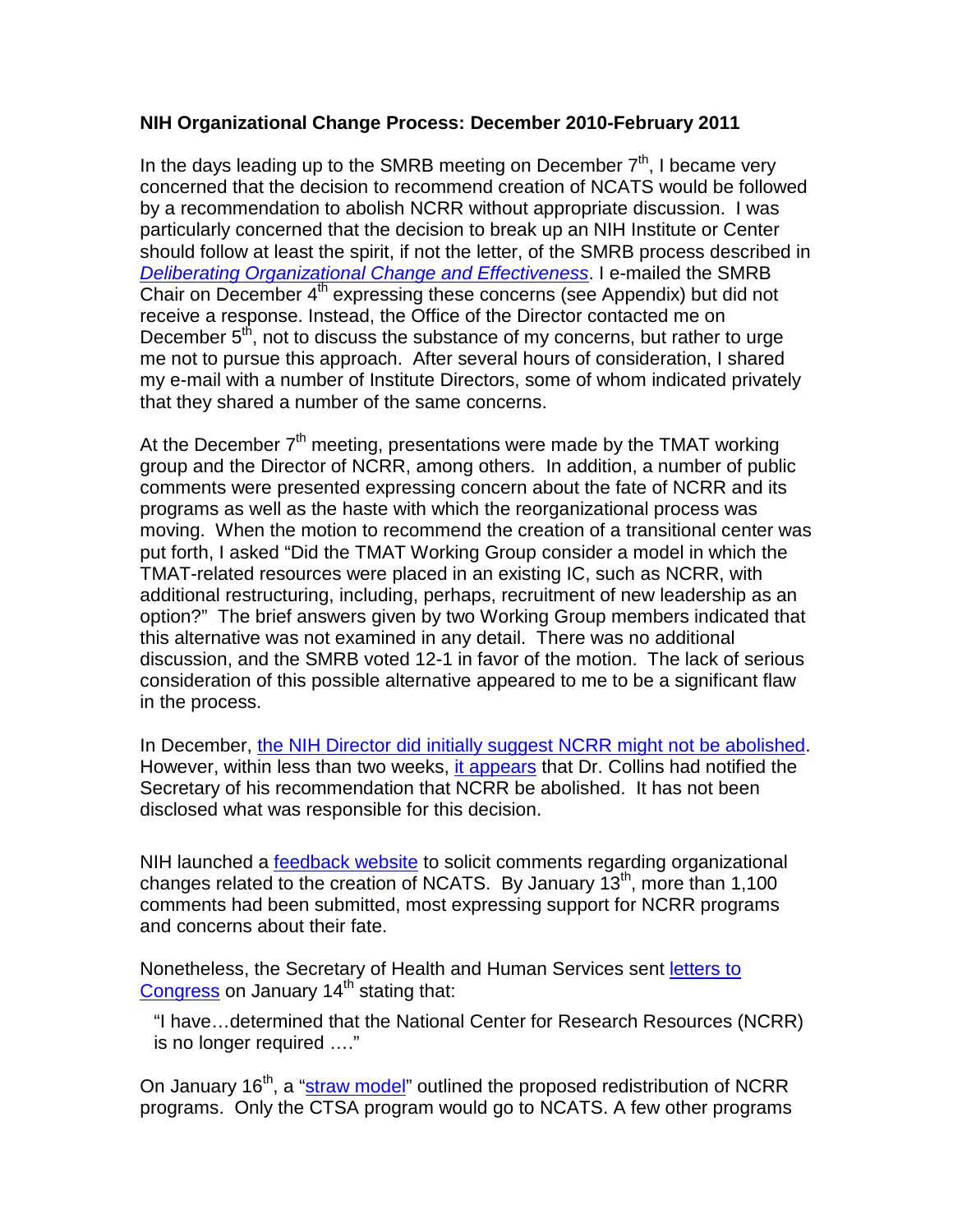would move to NIGMS, NIBIB, and NIMHD. The majority of NCRR programs would be assigned to a new entity, the "Interim Infrastructure Unit". Since then, more than 150 comments have been posted on this model, many of which express strong support for one or more NCRR programs and their interrelatedness, and some of which raise significant concerns about various aspects of the proposed reorganization.

We are left to wonder on what basis was it determined that NCRR is no longer required. Since the SMRB did not address this key question, and no transparent process was pursued prior to this decision, the rationale must be gleaned from comments released to the media.

# **Is it related to the quality and necessity of NCRR programs?**

Apparently not; many, including the NIH Director [\(Nature\)](http://blogs.nature.com/news/thegreatbeyond/2011/01/collins_defends_decision_to_di.html), have expressed strong support for these programs.

Indeed, the proposed creation of an "Interim Infrastructure Unit" in the ["straw](http://feedback.nih.gov/index.php/ncats/straw-model/)  [model"](http://feedback.nih.gov/index.php/ncats/straw-model/) suggests that some parts of NCRR do need to function as a freestanding unit apart from any existing institute or center. Furthermore, it has been suggested that this "Infrastructure Unit" may not be interim [\(Science\)](http://news.sciencemag.org/scienceinsider/2011/01/nihs-collins-explains-why-ncrr.html).

# **Is it related to the limitation of the number of Institutes and Centers?**

There has been considerable confusion about this point, but the NIH Director indicated that this "has not been a factor in (his) thinking" [\(Science\)](http://news.sciencemag.org/scienceinsider/2011/01/nihs-collins-explains-why-ncrr.html).

# **Is it related to the transfer of the CTSA program out of NCRR?**

The NIH Director has raised the concern that NCRR without the CTSA program would be too small to make sense [\(Science\)](http://news.sciencemag.org/scienceinsider/2011/01/nihs-collins-explains-why-ncrr.html).

However, even without the CTSA program, NCRR would rank in size  $12<sup>th</sup>$  of out 24 institutes and centers, larger than NIEHS, NIAMS, NHGRI, NIDCD, NIDCR, NIAAA, NLM, NIBIB, NIMHD, NINR, NCCAM, and FIC.

# **Are there potential benefits to distributing NCRR programs across NIH?**

There has been considerable discussion of the benefits of "new adjacencies" for some NCRR programs. Of course, the creation of these new adjacencies requires the loss of existing adjacencies within NCRR, the perceived value of which has been one of the strongest themes emerging from the public comments. The issue of adjacencies gained and lost is crucial and is exactly the sort of issue that should have been addressed by a full public process where a range of stakeholders could present their perspectives *prior* to any decision to abolish NCRR.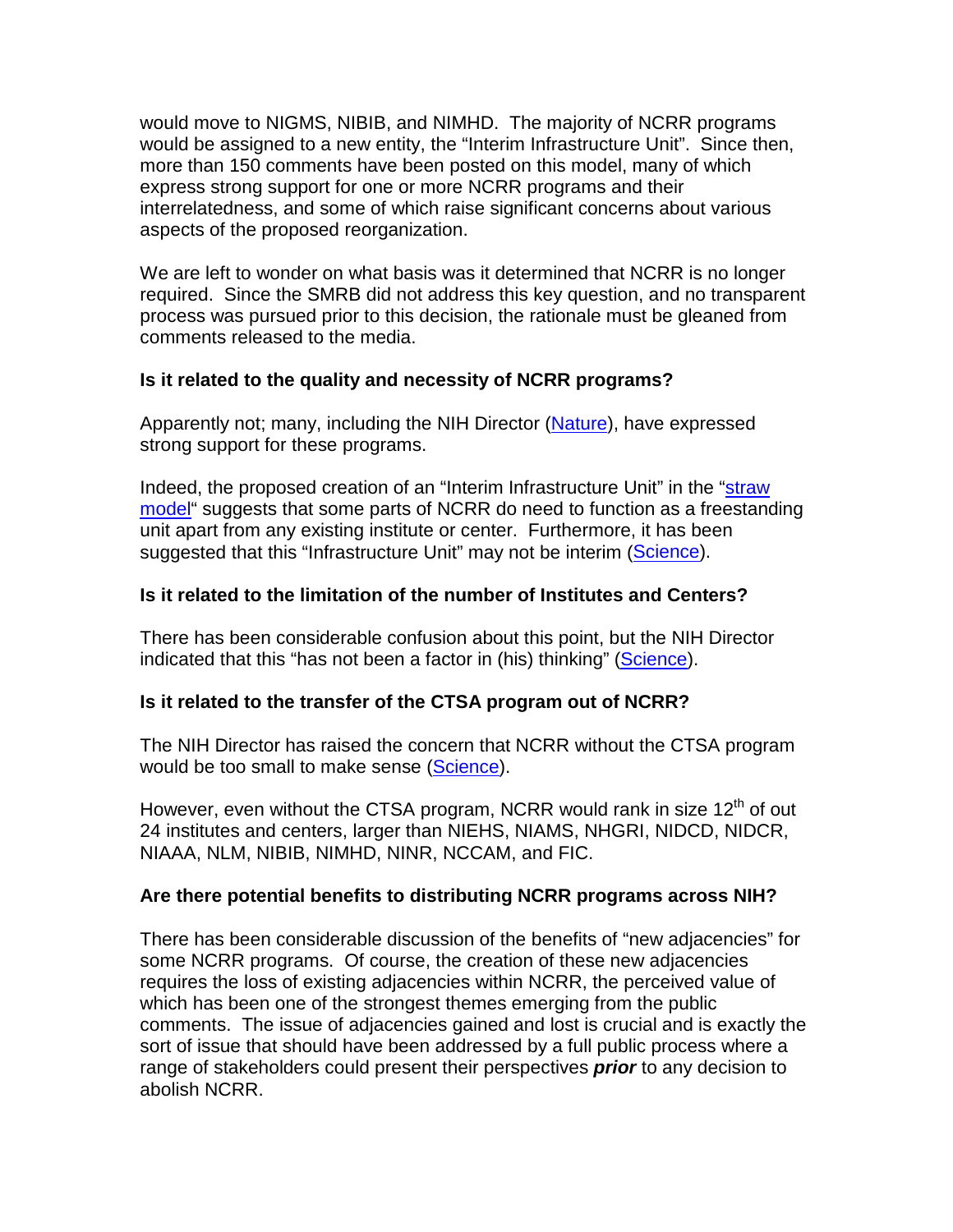I understand that the model developed by the NCRR task force will be presented to the SMRB at the February 23 meeting and that numerous changes from the "straw model" have been made. The task force has worked diligently to obtain input from a wide range of stakeholders. This, however, has been done under time constraints that are much too tight to allow for optimal results.

As a specific example of how hasty the process has been, consider the NCRR IDeA (Institutional Development Award) program, originally assigned to the Interim Infrastructure Unit in the "straw model". At approximately 5:30 P.M. on February  $8<sup>th</sup>$ , one of the NCRR task force co-chairs called me to discuss having the IDeA program moving to NIGMS. As far as I am aware, there had been no previous discussion of NIGMS taking the IDeA program raised publicly at NIH or at the stakeholder meetings. During this telephone conversation, it was proposed that NIGMS take the IDeA program in lieu of the non-primate model organism resources program, which would instead be kept with other components of the Comparative Medicine Division in the Interim Infrastructure Unit. I was initially asked to provide an answer the next day (February  $9<sup>th</sup>$ ) before 9:30 A.M. but was given an extension until later that afternoon.

Thus, I was given *approximately 24 hours* to decide whether NIGMS should take on a large (>\$200M), complicated program not closely related to our core mission. Because I supported keeping the Comparative Medicine Division programs together, I indicated hesitant approval for moving the IDeA program to NIGMS in the new model. I did so, however, with very little comfort that this was a sound decision since I had not had anywhere near an appropriate period of time to familiarize myself with anything other than the rudiments of the program, to consult with NIGMS staff, or to meet with the staff from NCRR who direct the IDeA program.

The rushed decision to assign this program to NIGMS is particularly troubling to me, as Director of NIGMS, since statements have been made [\(Science\)](http://news.sciencemag.org/scienceinsider/2011/01/nihs-collins-explains-why-ncrr.html) that other programs assigned to the "Interim Infrastructure Unit" might ultimately be transferred to NIGMS. NIGMS does have a long history of productive interactions with NCRR, although the two units have substantially different missions. Any decisions to move NCRR programs to NIGMS should be made only after careful consideration of the impact of such a transfer both on the programs themselves and on NIGMS.

**What is the rationale for approaching this potential reorganization in a hurried manner?** Certainly, many in the scientific community, in both the public and private sectors, are greatly concerned about the challenges of translating basic science knowledge to improve human health and, more specifically, about the number of new drugs reaching the American public. However, acting to address this important issue does not require a rush to create a new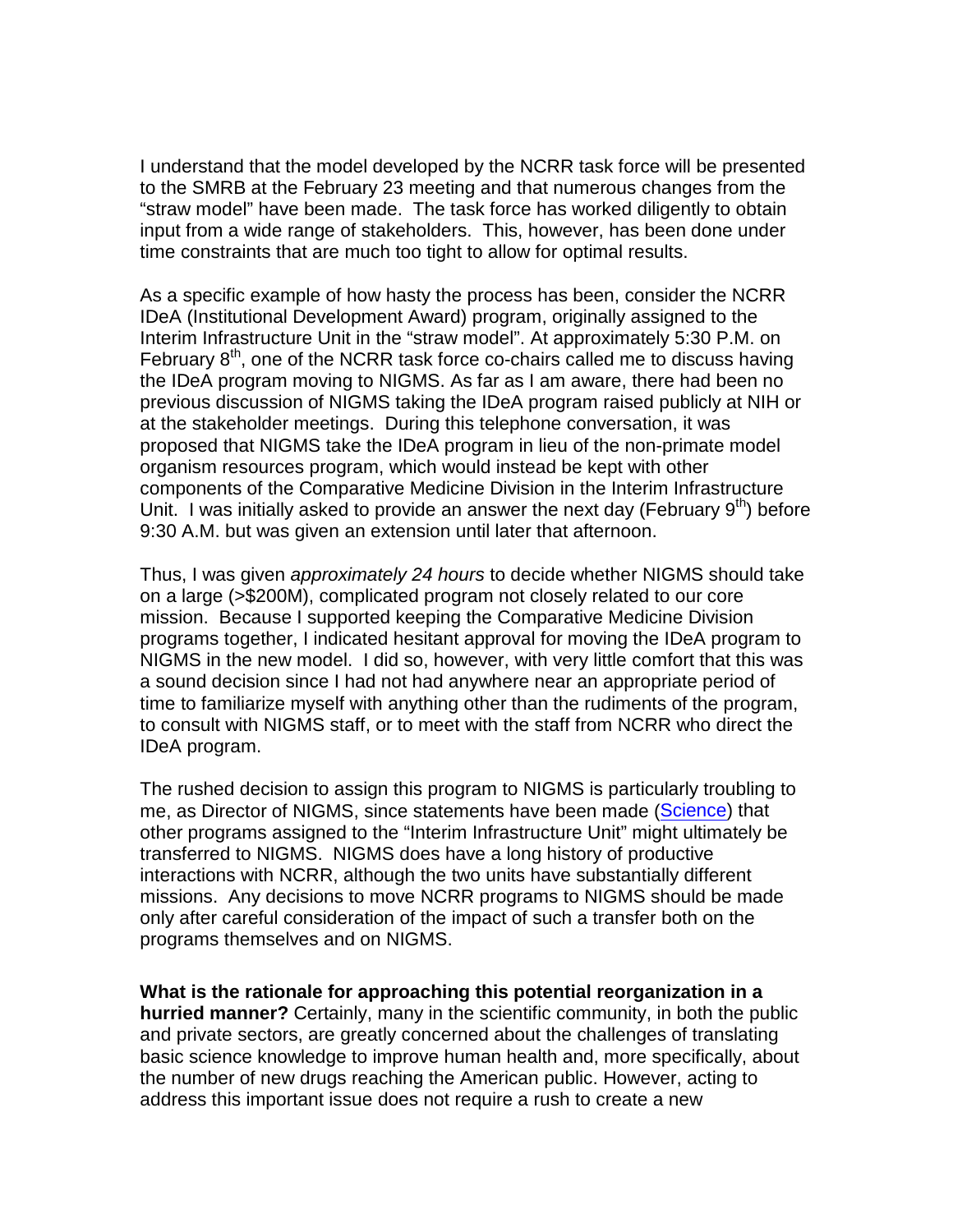organizational structure in fiscal year 2012, especially if this requires moving forward on other reorganizations for which there is insufficient time for appropriate discussion. Indeed, many of the programs that will potentially move to form NCATS already exist and have been operating for a number of years with support from the NIH Common Fund and the NIH institutes and centers. Furthermore, several options are certainly available for creating NCATS without abolishing NCRR. The input that has come into NIH since the December  $7<sup>th</sup>$ SMRB meeting has only served to emphasize how important and well-integrated the infrastructure, resource, and capacity-building programs of NCRR are to the scientific community, to NIH, and, indeed, to the challenge of translating basic discoveries into improvements in human health. The SMRB should fulfill its responsibility to provide a transparent forum to discuss the potential costs and benefits of abolishing NCRR before any decision is finalized.